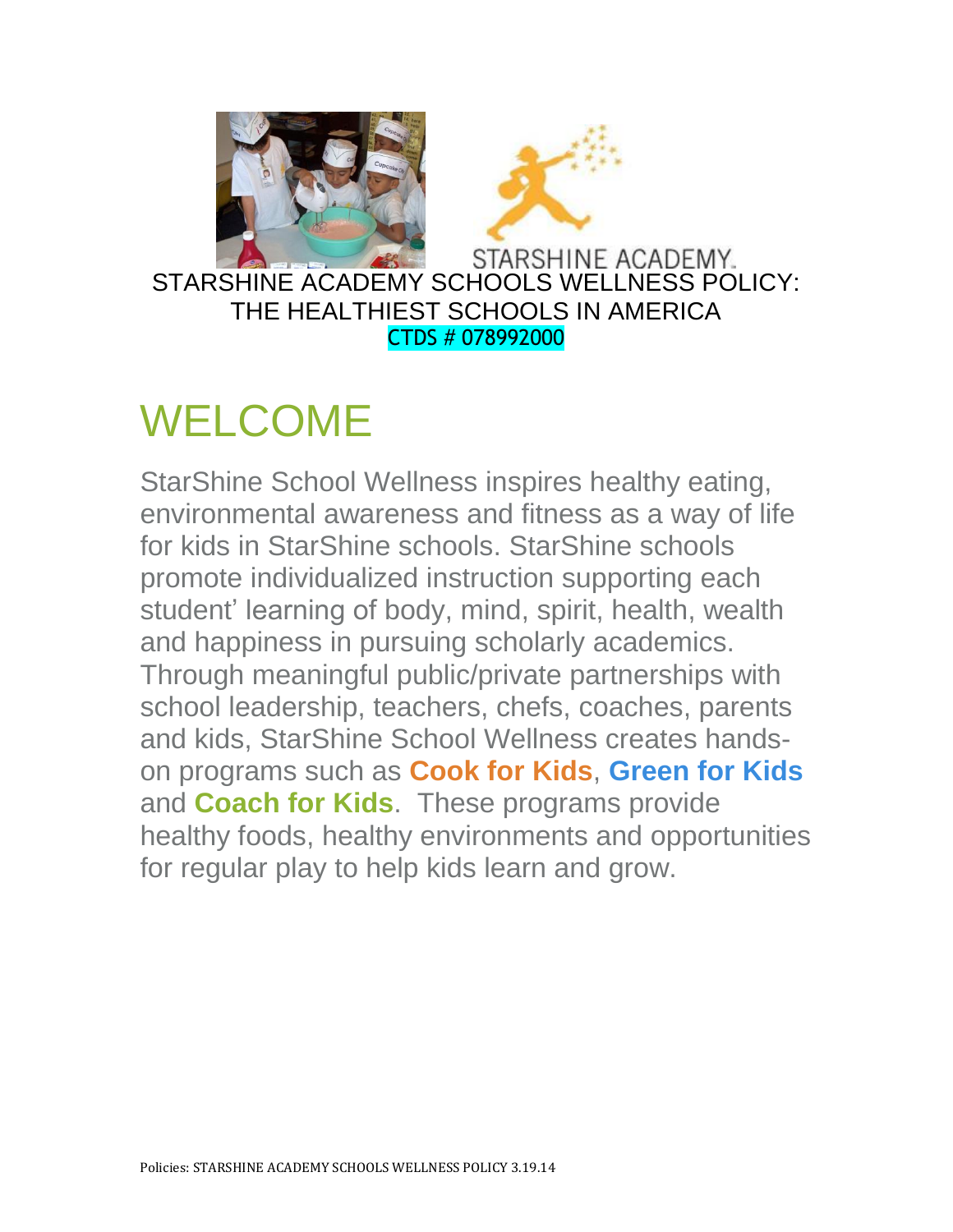# **Training Program**

**Prior to being placed in a school, our in Residence Cooks engage in a 3-week training program that includes the following:**

- 1. SchoolFood HAACP and Sanitation Procedures
- 2. SchoolFood Protocol and Expectations
- 3. Menu and Recipe Development
- 4. Local Sourcing
- 5. Child Development
- 6. Behavior Management
- 7. Curriculum Overview
- 8.Observation and Recording
- 9. StarShine School Wellness Cook for Kids Toolkit

## **About**

In partnership with the New York Department of Education's Office of SchoolFood, StarShine School Wellness operates the Cook for Kids program in our cafeterias and classrooms. In an effort to combat childhood obesity and to promote healthy eating, StarShine School Wellness places our in Residence Cooks in schools to prepare fresh meals from scratch, engage students, and educate families about the importance of eating whole, unprocessed foods. Inspired by the model of **[Teach for](http://www.teachforamerica.org/)  [America](http://www.teachforamerica.org/)**, the program that trains talented college graduates to teach in public schools, StarShine School Wellness invests in graduates of culinary schools to serve as team members to cafeteria staff, allies for parents and teachers, and mentors for students. In many schools the cooks also conduct seasonal cooking classes and offer regular demonstrations to teach children, parents and teachers how to cook delicious, nutritious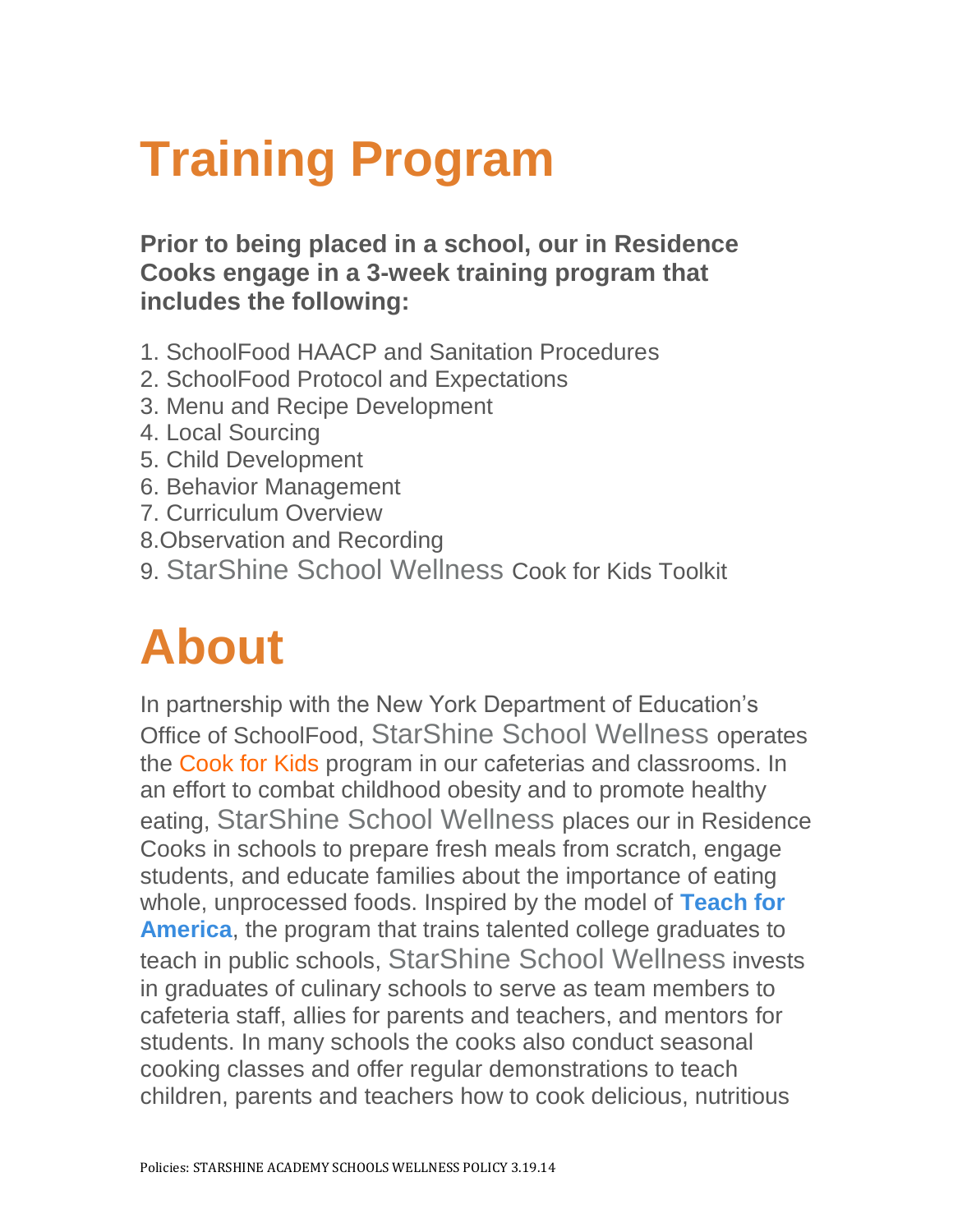and inexpensive recipes, using fresh local ingredients whenever possible. StarShine School Wellness also partners with **[local chefs and](http://wellnessintheschools.org/index.php/community#res_affiliates) restaurants**, who work with the StarShine School Wellness in Residence Cooks to get students excited about healthy eating and offer StarShine School Wellness consultation and promotional support.

StarShine School Wellness Green for Kids environmental program works in partnership with agencies and organizations concerned with environmental efforts in public schools. StarShine School Wellness signature environmental program was launched in partnership with the New York City in 2006. Pound for pound, children take in more contaminants than adults and they are exposed to more toxins because of their daily behaviors (lying on floors, hands-in-mouth, etc.). Schools are cleaned every day with industrial strength cleaners, which leave behind residues. In Green for Kids, StarShine School Wellness introduces bio-based, effective cleaning products that are not harmful to children or the environment. StarShine Academy Schools are LEED certified and use eco-friendly building supplies.

StarShine School Wellness also supports the efforts of citywide sustainability efforts, namely those of The Phoenix Discovery Triangle and ASU Skysong Innovation Center; both include StarShine Academy.

StarShine School Wellness operates Coach for Kids in the recess yards and gymnasiums. Trained coaches work to encourage the least active children to engage in fun and healthy physical activities. Coach for Kids actively fosters a sense of excitement, kindness and engagement among children; mitigating all forms of bullying. Children need at least 60 minutes of activity each day, a benchmark for optimal health that most public schools often do not meet. Coach for Kids helps students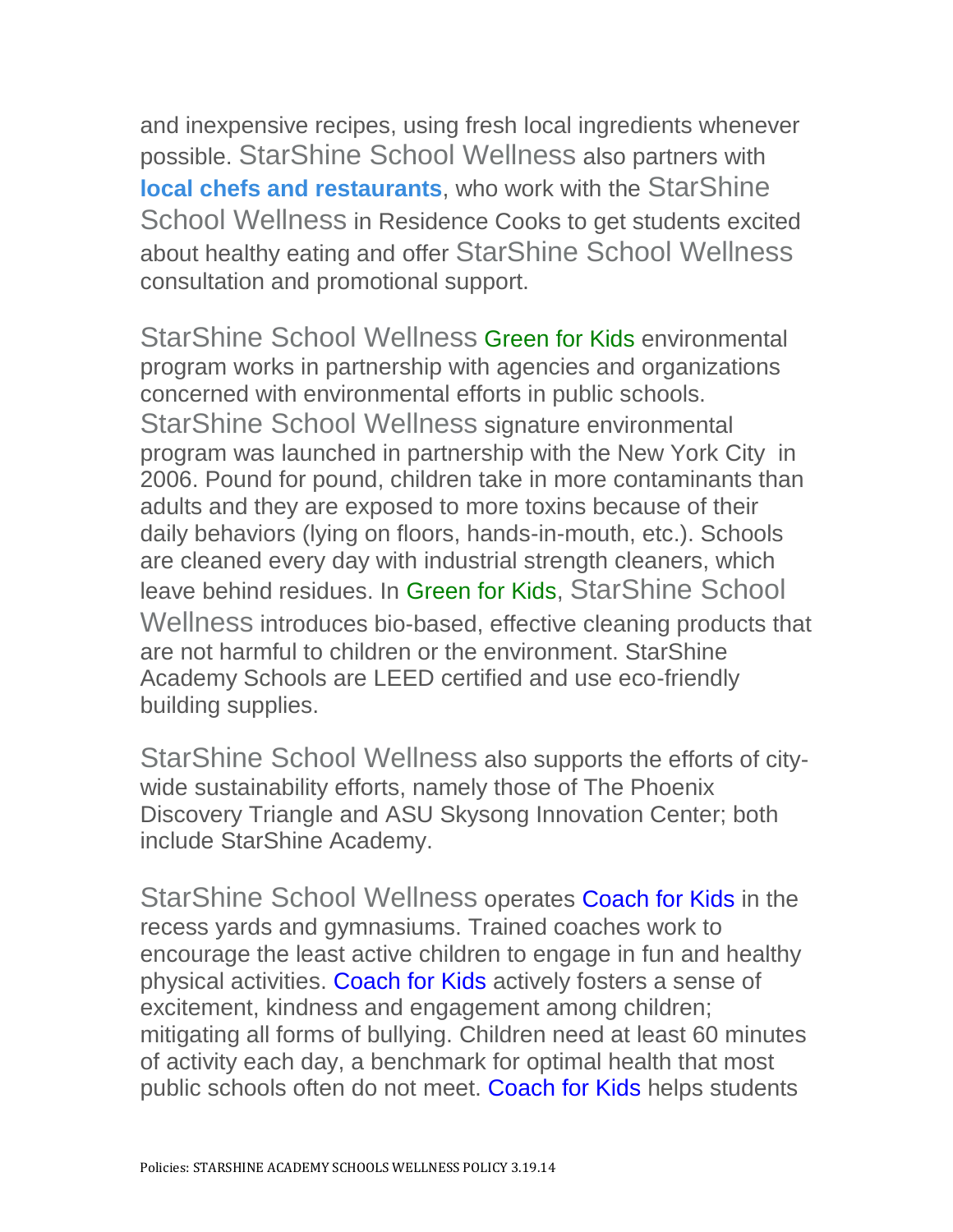come closer to meeting this crucial benchmark. StarShine School Wellness coaches inspire and mentor children while teaching them basic sport-specific skills and engaging in games to use those skills.

## **Our Partners**

### **Community Partners**

Western Growers Mark Tarbell Restaurant Farm at South Mountain Slow Food Network Phoenix Permaculture Ritz Carlton Executive Chef and Bistro 24 Your Community Cook Christopher's Crush Bistro

StarShine School Wellness **in Resident Cooks and Intern Affiliations**

Culinary Institute of Scottsdale Arizona State University Starwood Hotels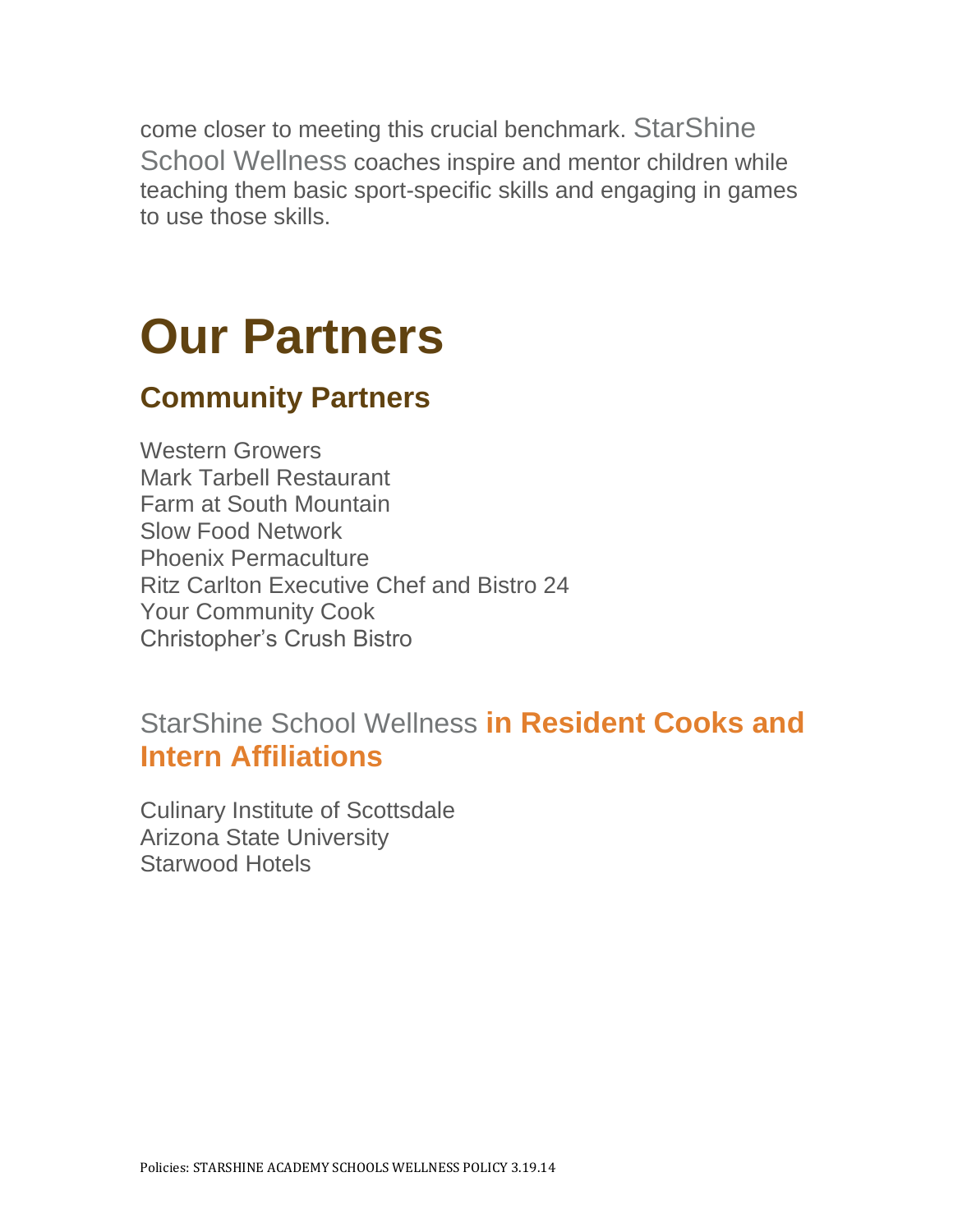

### **StarShine School Wellness Policies on Physical Activity & Nutrition**

3535 East McDowell Road Tele: 602-957-9557 – Fax: 602-956-0065 [www.starshineacademy.org](http://www.starshineacademy.org/)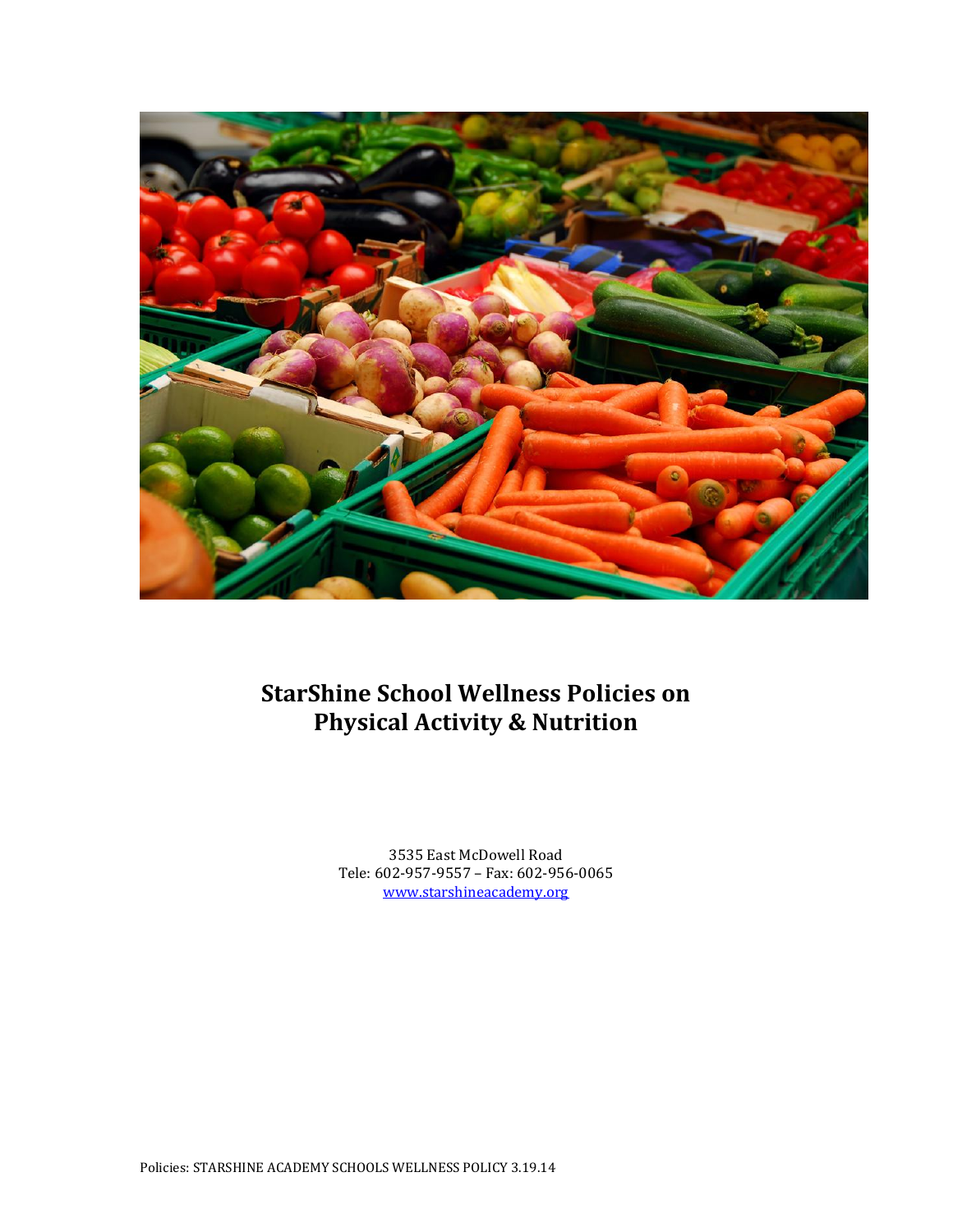#### **Preamble**

Whereas, children need access to healthful foods and opportunities to be physically active in order to grow, learn and thrive;

Whereas, good health fosters student attendance and education;

Whereas, obesity rates have doubled in children and tripled in adolescents in the last two decades, and physical inactivity and excessive calorie intake are the predominant causes of obesity;

Whereas, heart disease, cancer, stroke and diabetes are responsible for two-thirds of deaths in the United States, and major risk factors for those diseases, including unhealthy eating habits, physical inactivity and obesity, often are established in childhood;

Whereas, 33% of high school students do not participate in sufficient vigorous physical activity and 72% of high school students do not attend daily physical education classes;

Whereas, only 2% of children (2 to 19 years) eat a healthy diet consistent with the five main recommendations from the Food Guide Pyramid:

Whereas, nationally, the items most commonly sold from school vending machines, school stores and snack bars include low-nutrition foods and beverages, such as soda, sports drinks, imitation fruit juices, chips, candy, cookies and snack cakes;

Whereas, school districts around the country are facing significant fiscal and scheduling constraints; and

Whereas, community participation is essential to the development and implementation of successful school wellness policies;

Thus, StarShine Academy Schools are committed to providing a school environment that promotes and protects children's health, well-being and the ability to learn by supporting healthy eating and physical activity. Therefore it is the policy of StarShine Academy that:

- The school will engage students, parents, teachers, food service professionals, health professionals and other interested community members in developing, implementing, monitoring and reviewing school-wide nutrition and physical activity policies.
- All students in grades K-12 will have opportunities, support and encouragement to be physically active on a regular basis.
- Foods and beverages sold or served at school will meet or exceed the nutrition recommendations of the *U.S. Dietary Guidelines for Americans.*
- Qualified child nutrition professionals will provide students with access to a variety of nutritious, whole, natural (no additives, canned or preservatives) and when available, organic, affordable, nutritious and appealing foods that meet the health and nutrition needs of the students; will accommodate the religious, ethnic and cultural diversity of the student body in meal planning; and will provide clean, safe and pleasant settings and adequate time for students to eat.
- 100% of our students will be provided free meals by our school and will participate in available federal school meal programs (including the School Breakfast Program, National School Lunch Program [including after-school snacks], Food Service Program.)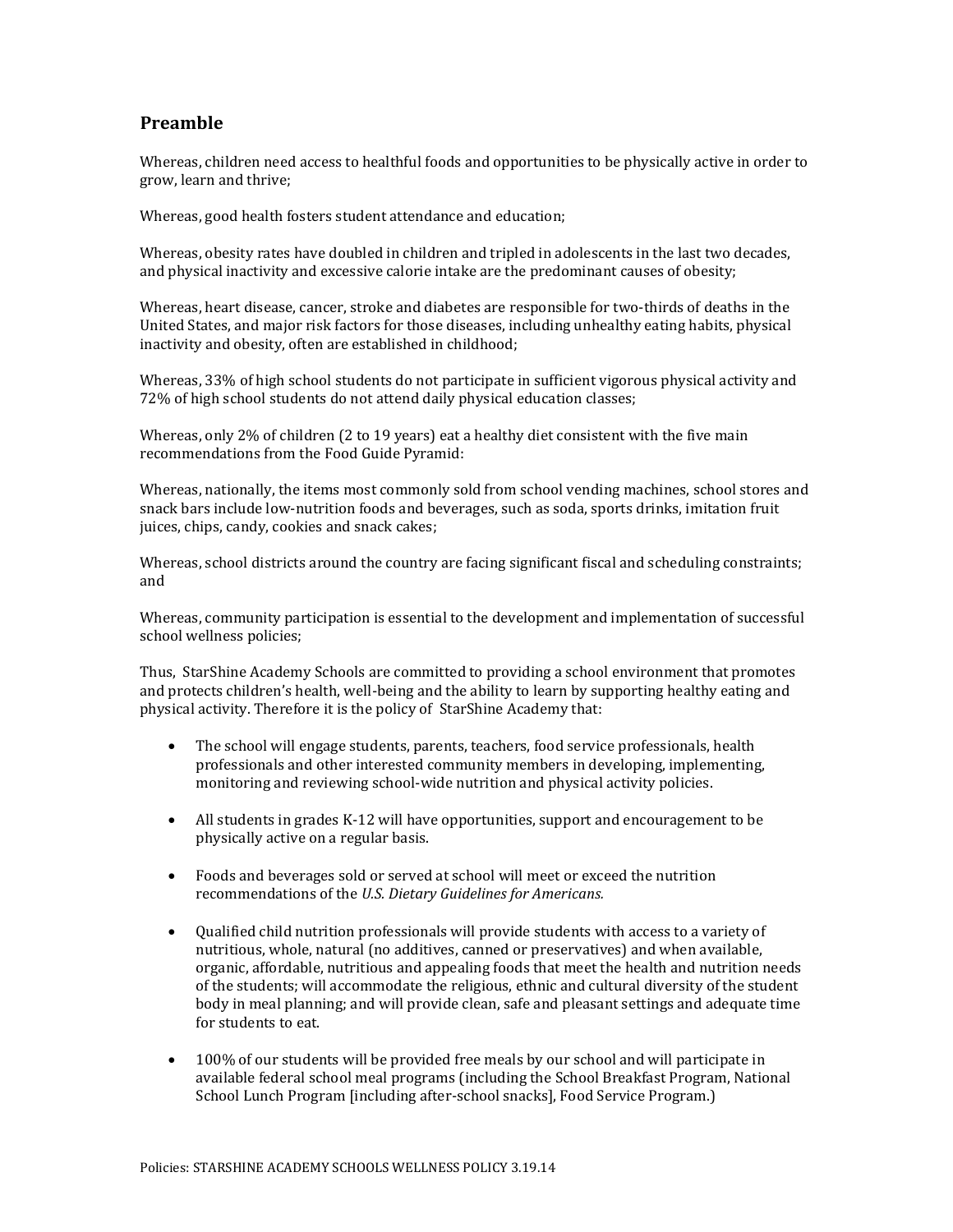Our school will provide nutrition, education and physical education to foster lifelong habits of healthy eating and physical activity, and will establish linkages between health education and school meal programs, and with related community services, including school gardening..

#### **TO ACHIEVE THESE POLICY GOALS, THE FOLLOWING GUIDELINES HAVE BEEN ESTABLISHED:**

#### **l. School Health Taskforce**

StarShine Academy will create, strengthen, or work within the existing school health taskforce to develop, implement, monitor, review, and, as necessary, revise school nutrition and physical activity policies. The taskforce also serves as a resource to the school for implementing those policies. (A school health taskforce consists of a group of individuals representing the school and community, and includes parents, students, representatives of the school food service department, members of the governing board, school administrators, teachers, health professionals and members of the public.)

#### **Committee Involvement Includes:**

**Principal** Head of Curriculum Food Service Manager Elementary Teacher Middle School Teacher High School Teacher High School Student Elementary School Student Middle School Student Health Professional Governing Board Chair Parent Community Member

#### **ll. Nutritional Quality of Foods and Beverages Sold and Served on Campus**

#### **School Meals**

Meals served through the National School Lunch and Breakfast Programs are:

- Appealing and attractive to children;
- Served in clean and pleasant settings;
- Meet, at a minimum, nutrition requirements established by local, state and federal statutes and regulations;
- Offers a variety of fruits and vegetables;<sup>°</sup>
- Serve only low-fat (1%) and fat-free milk<sup>1</sup> and nutritionally-equivalent non-dairy alternative (to be defined by USDA); and
- $\bullet$  Ensure that half of the served grains are whole wheat.<sup>2</sup>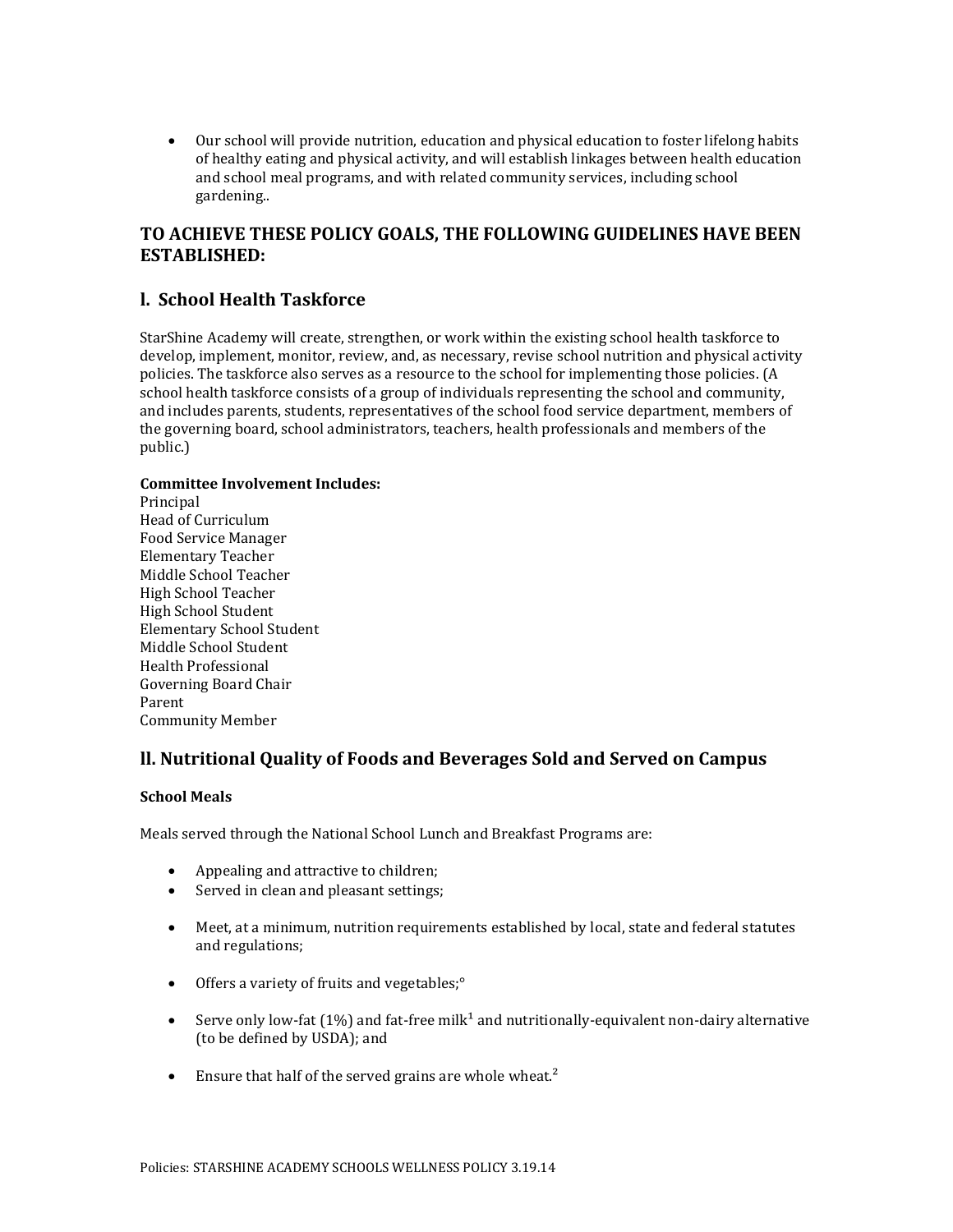Our school engages students and parents, through taste-tests of new entrees and surveys, in selecting foods sold through the school meal programs in order to identify new, healthful and appealing food choices. In addition, our school shares information about the nutritional content of meals with parents and students. Such information is made available on menus, a website, on cafeteria menu boards, placards or other point-of-purchase materials.

**Breakfast:** To ensure that all children have breakfast, either at home or at school, in order to meet their nutritional needs and to enhance their ability to learn.

Our school, to the extent possible,

- Operates the School Breakfast Program.
- Utilizes methods to serve school breakfasts that encourage participation, including serving breakfast in the classroom, "grab-and-go" breakfast.
- Notifies parents and students of the availability of the School Breakfast Program.
- Encourages parents to provide a healthy breakfast for their children through newsletter articles, take-home materials, or other means.

**Free and Reduced-price Meals:** Our school makes every effort to eliminate any social stigma attached to, and prevent the overt identification of students who are eligible for free and reducedprice school meals<sup>3</sup>. Toward this end, our school utilizes electronic identification and payment systems; provides meals at no charge to all children, regardless of income; promotes the availability of school meals to all students; and/or uses non-traditional methods for serving school meals, such as "grab-and-go" or classroom breakfast.

#### **Meal Times and Scheduling:** Our school:

- Provides students with at least 10 minutes to eat after sitting down for breakfast and 20 minutes after sitting down for lunch;
- Schedules meal periods at appropriate times, *e.g.,* lunch is scheduled between 10:30 a.m. and 1:00 p.m.;
- Does not schedule tutoring, club, or organizational meetings or activities during mealtimes, unless students may eat during such activities;
- Schedules lunch periods to follow recess periods (in elementary schools);
- Provides students access to hand washing or hand sanitizing before they eat meals or snacks; and

<sup>°</sup>To the extent possible, schools will offer at least two non-fried vegetables and two fruit options each day and will offer five different fruits and five different vegetables over the course of a week. Schools are encouraged to source fresh fruits and vegetables from local farmers when practicable.

<sup>&</sup>lt;sup>1</sup>As recommended by the *Dietary Guidelines for Americans 2005*.

<sup>&</sup>lt;sup>2</sup>A whole grain is one labeled as a "whole" grain product or with a whole grain listed as the primary grain ingredient in the ingredient statement. Examples include "whole" wheat flour, cracked wheat, brown rice and oatmeal.

<sup>&</sup>lt;sup>3</sup>It is against the law to make others in the cafeteria aware of the eligibility of children for free, reduced-price, or paid meals.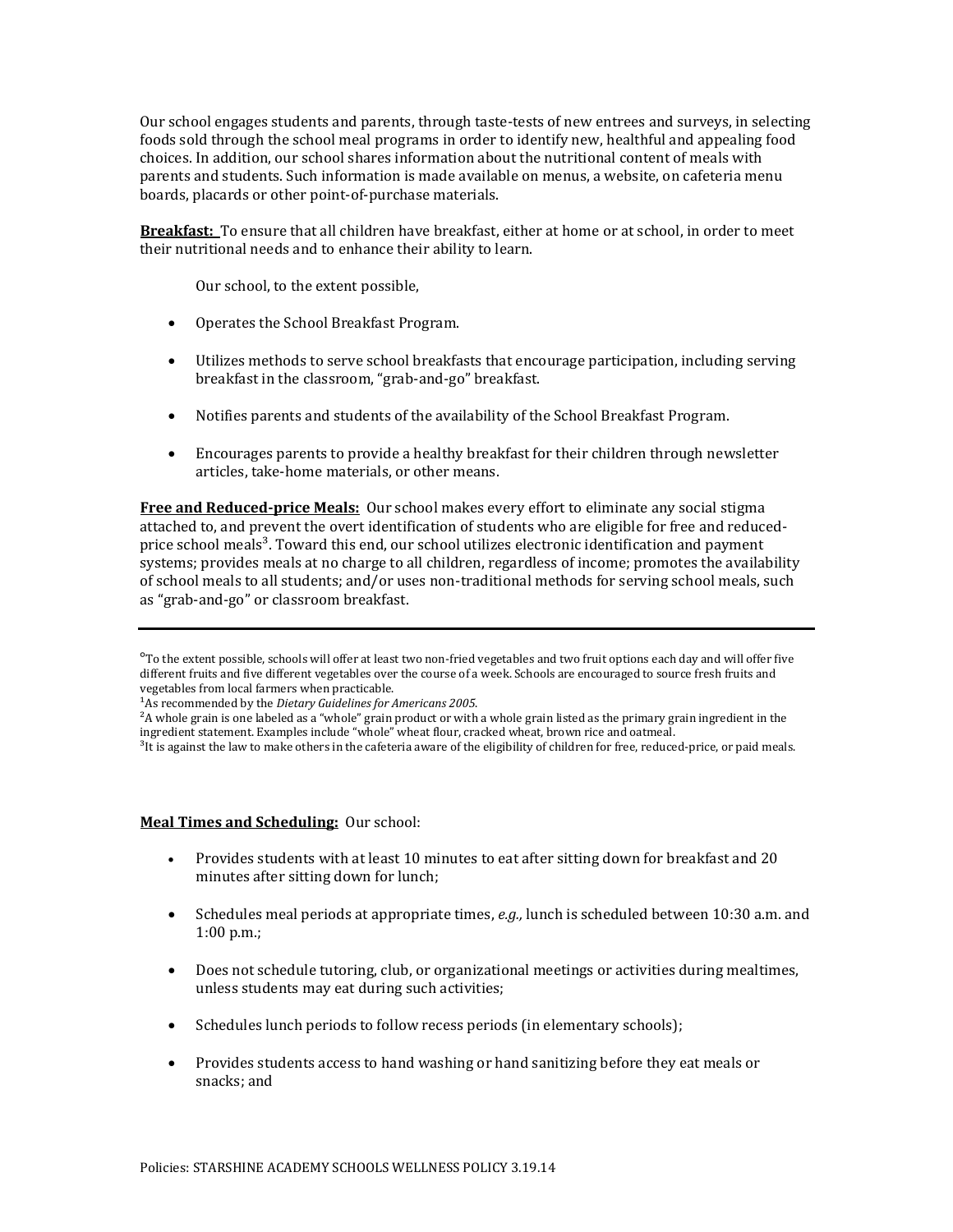Takes reasonable steps to accommodate the tooth-brushing regimens of students with special oral health needs *(e.g*., orthodontia or high tooth decay risk).

**Qualifications of School Service Staff:** Qualified nutrition professionals administer the school meal programs. As part of the school's responsibility to operate a food service program, we provide continuing professional development for all nutrition professionals in our schools. Staff development programs include appropriate certification and/or training programs for child nutrition directors, school nutrition managers and cafeteria workers, according to their levels of responsibility.<sup>4</sup>

**Sharing of Foods and Beverages:** Our school discourages students from sharing their foods or beverages with one another during meal or snack times, given concerns about allergies and other restrictions on some children's diets.

#### **Foods and Beverages Sold Individually (***i.e***., foods sold outside of reimbursable school meals, such as through vending machines, cafeteria a la carte (snack) lines, fundraisers, school stores, etc.)**

**Elementary School.** The school food service program approves and provides all food and beverage sales to students in elementary schools. Given young children's limited nutrition skills, food in the elementary school is sold as a balanced meal. If available, foods and beverages sold individually are limited to low-fat and non-fat milk, fruits, and non-fried vegetables. Free drinking water will be made available each day in the cafeteria to every student.

**Middle School.** In the middle school, all foods and beverages sold individually outside the reimbursable school meal programs (including those sold through a la carte [snack] lines, vending machines, student stores, or fundraising activities) during the school day, or through programs for students after the school day, meet the following nutrition and portion size standards:

<sup>4</sup>School nutrition staff development programs are available through the USDA, School Nutrition Association, and National Food Service Management Institute.

#### **Beverages**

- Allowed: Water or seltzer water<sup>5</sup> without added caloric sweeteners; fruit and vegetable juices and fruit-based drinks that contain at least 50% fruit juice and that do not contain additional caloric sweeteners; unflavored or flavored low-fat or fat-free fluid milk, and nutritionally-equivalent non-dairy beverages (to be defined by the USDA); Free drinking water will be made available each day in the cafeteria to every student.
- Not Allowed: Soft drinks containing caloric sweeteners; sports drinks; iced teas; fruitbased drinks that contain less than 50% real fruit juice or that contain additional caloric sweeteners; beverages containing caffeine, excluding low-fat or fat-free chocolate milk (which contains trivial amounts of caffeine).

#### **Foods**

• A food item sold individually: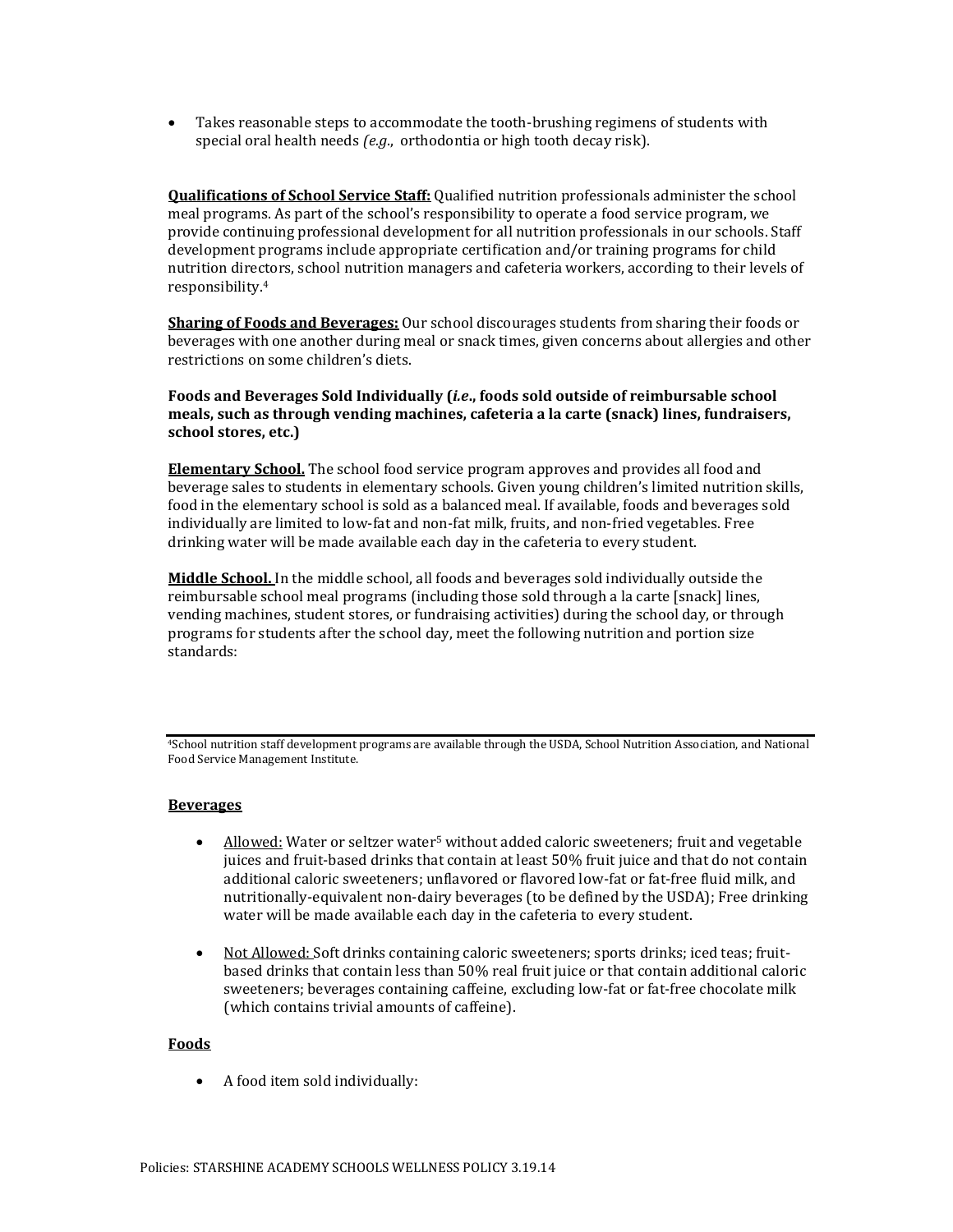° have no more than 35% of the calories from fat (excluding nuts, seeds, peanut butter, and other

nut butters) and 10% of its calories from saturated and trans fat combined;

° have no more than 35% of its weight from added sugars;<sup>6</sup>

 $\degree$  contain no more than 230 mg of sodium per serving for chips, cereals, crackers, French fries,

 baked goods, and other snack items; contain no more than 480 mg of sodium per serving for

 pastas, meats and soups; and contain no more than 600 mg of sodium for pizza, sandwiches,

and main dishes.

 Choices of at least two fruits and/or non-fried vegetables are offered for sale at any location on the school site where foods are sold. Such items include, but are not limited to, fresh fruits and vegetables; 100% fruit or vegetable juice; fruit based drinks that are at least 50% fruit juice and that do not contain additional caloric sweeteners; cooked, dried, or canned fruits (canned in fruit juice or light syrup); and cooked, dried or canned vegetables (that meet the above fat and sodium guidelines).<sup>7</sup>

#### **Portion Sizes:**

Limit portion sizes of foods and beverages sold individually to those listed below:

º One and one-quarter ounces for chips, crackers, popcorn, cereal, trail mix, nuts, seeds, dried fruit,

or jerky;

<sup>o</sup> One ounce for cookies;

º Two ounces for cereal bars, granola bars, pastries, muffins, doughnuts, bagels, and other bakery

items;

 $\degree$  Four fluid ounces for frozen desserts, including, but not limited to, low-fat or fatfree ice cream;

º Eight ounces for non-frozen yogurt;

<sup>o</sup> Twelve fluid ounces for beverages, excluding water; and

 $\degree$  The portion size of a la carte entrees and side dishes, including potatoes, is not greater than the

 size of comparable portions offered as part of school meals. Fruits and non-fried vegetables are

exempt from portion-size limits.

<sup>5</sup> Surprisingly, seltzer water may not be sold during meal times in areas of the school where food is sold or eaten because it is considered a "Food of Minimal Nutritional Value" (Appendix B of 7 CFR Part 210).

<sup>6</sup> If a food manufacturer fails to provide the added sugars content of a food item, use the percentage of weight from total sugars (in place of the percentage of weight from added sugars), and exempt fruits, vegetables, and dairy foods from this total sugars limit.

<sup>7</sup> Schools that have vending machines are encouraged to include refrigerated snack vending machines, which can accommodate fruits, vegetables, yogurts, and other perishable items.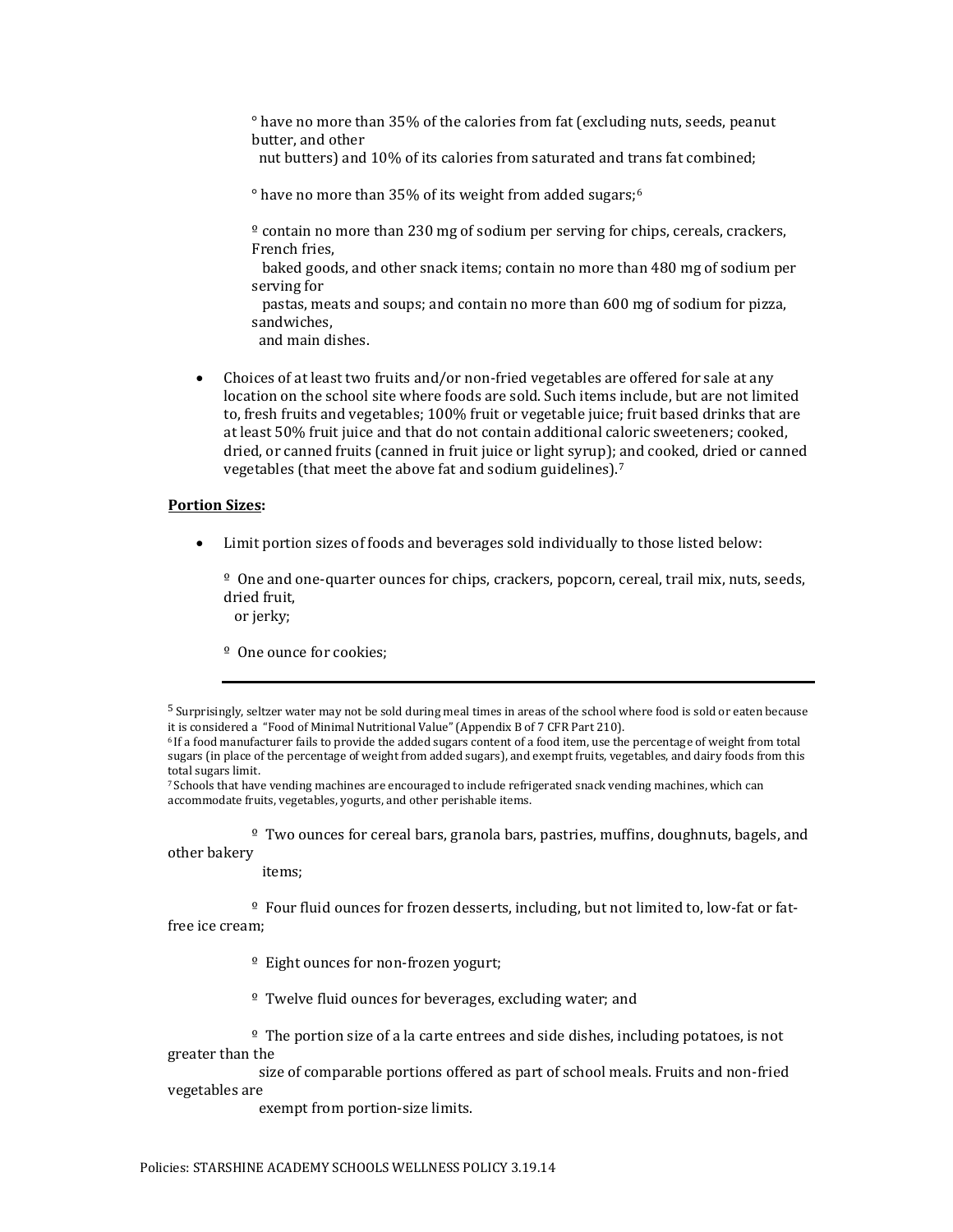**Fundraising Activities.** To support children's health and school nutrition-education efforts, school fundraising activities do not involve food or will use only foods that meet the above nutrition and portion size standards for foods and beverages sold individually. The school will encourage fundraising activities that promote physical activity. The school will make available a list of ideas for acceptable fundraising activities.

**Snacks.** Snacks served during the school day or in after-school care or enrichment programs make a positive contribution to children's diets and health, with an emphasis on serving fruits and vegetables as the primary snacks and water as the primary beverage. Schools will assess if and when to offer snacks based on timing of school meals, children's nutritional needs, children's ages, and other considerations. The district will disseminate a list of healthful snack items to teachers, after-school program personnel, and parents.

 Our school currently provides snacks through after-school programs and will pursue receiving reimbursements through the National School Lunch Program.

**Rewards.** Our school will not use foods or beverages, especially those that do not meet the nutrition standards for foods and beverages sold individually (above), as rewards for academic performance or good behavior,<sup>8</sup> and will not withhold food or beverages (including food served through school meals) as a punishment.

**Celebrations.** Our school will limit celebrations that involve food during the school day to no more than one party per class per month. Each party should include no more than one food or beverage that does not meet nutrition standards for foods and beverages sold individually (above). The school will disseminate a list of healthy party ideas to parents and teachers.

**School-sponsored Events** (such as, but not limited to, athletic events, dances, or performances). Foods and beverages offered or sold at school-sponsored events outside the school day will meet the nutrition standards for meals or for foods and beverages sold individually (above).

 $8$  Unless this practice is allowed by a student's individual education plan (IEP).

#### **lll**. **Nutrition and Physical Activity Promotion and Food Marketing**

**Nutrition Education and Promotion.** StarShine Schools aims to teach, encourage, and support healthy eating by students. Our school will provide nutrition education and engage in nutrition promotion that:

- is offered at each grade level as part of a sequential, comprehensive, standards-based program designed to provide students with the knowledge and skills necessary to promote and protect their health;
- is part of not only health education classes, but also classroom instruction in subjects such as math, science, language arts, social sciences, and elective subjects;
- includes enjoyable, developmentally-appropriate, culturally-relevant, participatory activities, such as contests, promotions, taste testing, farm visits, and school gardens;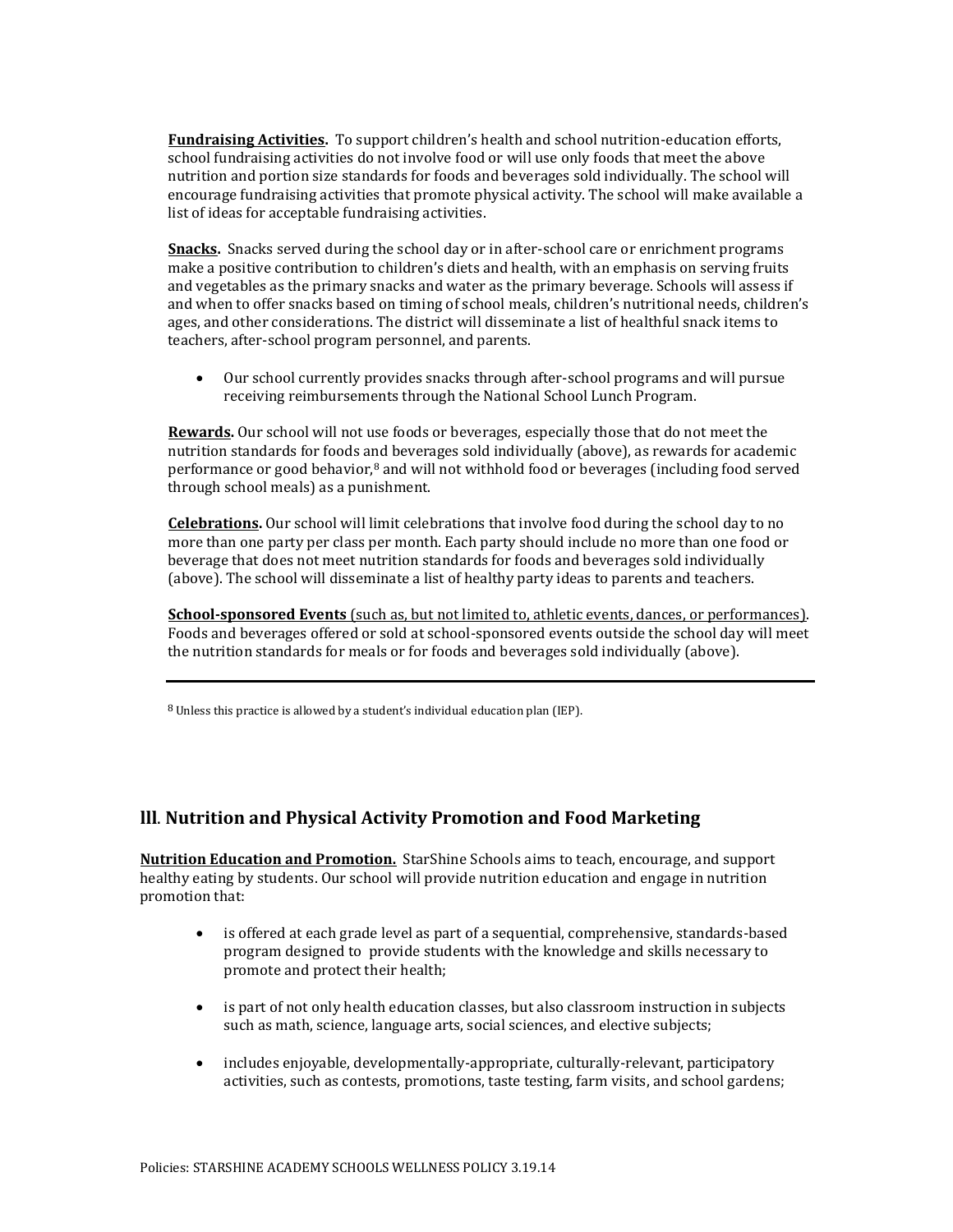- promotes fruits, vegetables, whole grain products, low-fat and fat-free dairy products, healthy food preparation methods, and health-enhancing nutrition practices;
- emphasizes caloric balance between food intake and energy expenditure (physical activity/exercise);
- links with school meal programs, other school foods, and nutrition-related community services;
- teachers media literacy with an emphasis on food marketing; and
- includes training for teachers and other staff.

**Integrating Physical Activity into the Classroom Setting.** For students to receive the nationallyrecommended amount of daily physical activity (*i.e.*, at least 60 minutes per day) and for students to fully embrace regular physical activity as a personal behavior, students need opportunities for physical activity beyond physical education classes. Toward that end:

- classroom health education will complement physical education by reinforcing the knowledge and self-management skills needed to maintain a physically-active lifestyle and to reduce time spent on sedentary activities, such as watching television.
- opportunities for physical activity will be incorporated into other subject lessons; and
- classroom teachers will provide short physical activity breaks between lessons or classes, as appropriate.

**Communications with Parents.** StarShine Academy International Schools will support parents' efforts to provide a healthy diet and daily physical activity for their children. The school will offer healthy eating seminars for parents, send home nutrition information, post nutrition tips on school websites, and provide nutrient analyses of school menus. Our school will encourage parents to pack healthy lunches and to refrain from including beverages and foods that do not meet the above nutrition standards for individual foods and beverages. The school will provide parents a list of foods that meet the school's snack standards and ideas for healthy celebrations/parties, rewards, and fundraising activities. In addition, the school will provide opportunities for parents to share their healthy food practices with others in the school community.

The school will provide information about physical education and other school-based physical activity opportunities before, during and after the school day; and support parents' efforts to provide their children with opportunities to be physically active outside of school. Such supports will include sharing information about physical activity and physical education through a website, newsletter, or other take-home materials, special events, or physical education homework.

**Food Marketing in Schools.** School-based marketing will be consistent with nutrition education and health promotion. As such, schools will limit food and beverage marketing to the promotion of foods and beverages that meet the nutrition standards for meals or for foods and beverages sold individually (above). School-based marketing of brands promoting predominantly low-nutrition foods and beverages is prohibited. The promotion of healthy foods, including fruits, vegetables, whole grains, and low-fat dairy products is encouraged.

Examples of marketing techniques include the following: logos and brand names on/in vending machines, books or curricula, textbook covers, school supplies, scoreboards, school structures, and sports equipment; educational incentive programs that provide food as a reward; programs that provide schools with supplies when families buy low-nutrition food products; in-school television,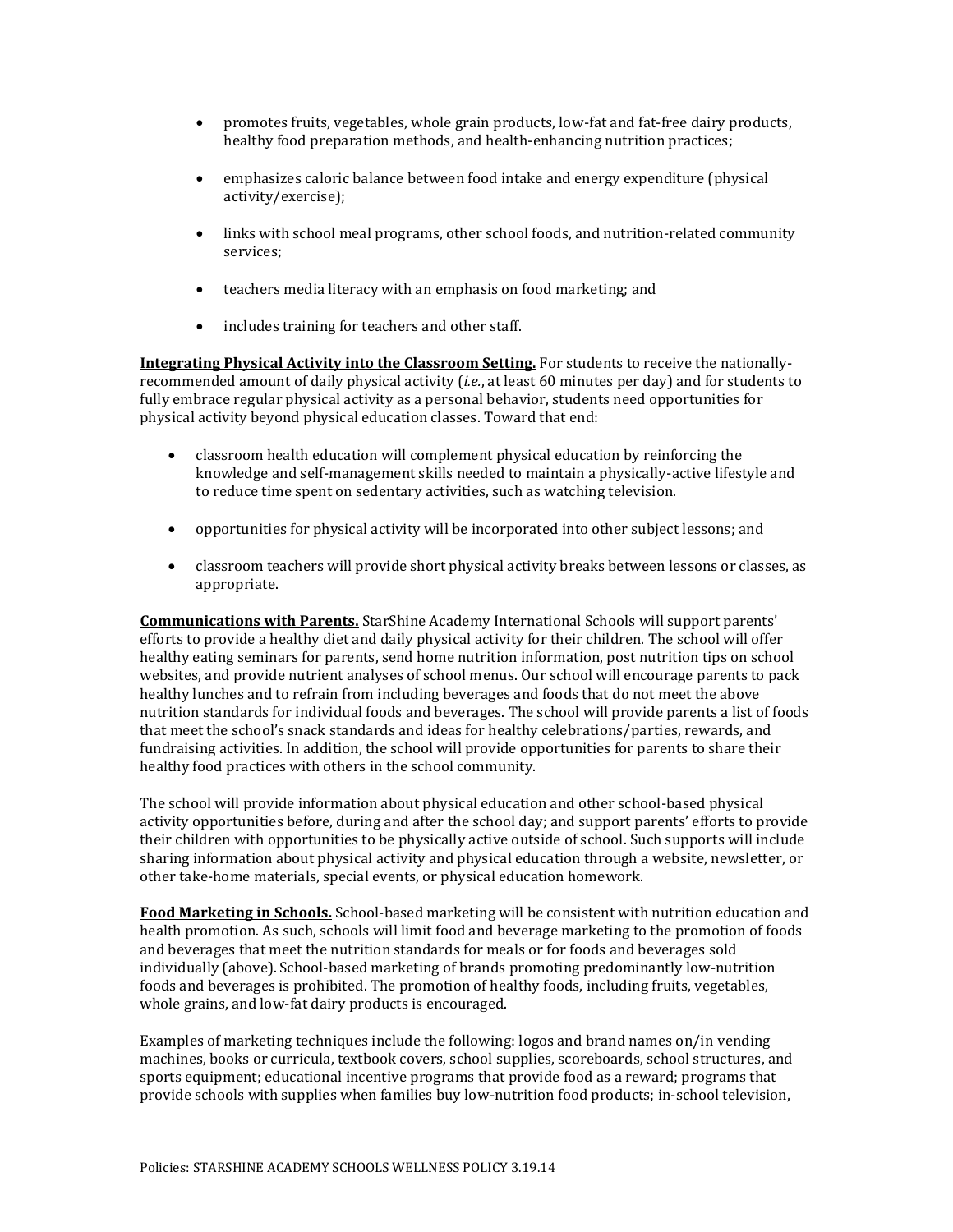such as Channel One or YouTube; free samples or coupons; and food sales through fundraising activities. Marketing activities that promote healthful behaviors (and are therefore allowable) include: vending machine covers promoting water; pricing structures that promote healthy options in a la carte lines or vending machines; sales of fruit for fundraisers; and coupons for discount gym memberships.

**Staff Wellness.** StarShine Academy International Schools highly values the health and well-being of every staff member and will plan to implement activities and policies that support personal efforts by staff to maintain a healthy lifestyle. Our schools will establish and maintain a staff wellness committee composed of at least one staff member, school health task force member, local hospital representative, dietitian or other health professional, recreation program representative, and employee benefits specialist. (The staff wellness committee could be a subcommittee of the school health task force). The committee will develop, promote, and oversee a multifaceted plan to promote staff health and wellness. The plan will be based on input solicited from school staff and should outline ways to encourage healthy eating, physical activity, and other elements of a healthy lifestyle among school staff. The staff wellness committee will distribute its plan to the school health task force annually.

#### **lV. Physical Activity Opportunities and Physical Education**

**Daily Physical Education (P.E.) K-12.** All students in K-12, including students with disabilities, special health-care needs, and in alternative educational settings, will receive daily physical education (or its equivalent of 150 minutes/week for elementary school students and 225 minutes/week for middle school students) for the entire school year. All physical education will be taught by a certified physical education teacher. Student involvement in other activities involving physical activity.

(*e.g.,* interscholastic or intramural sports) will not be substituted for meeting the physical education requirement. Students will spend at least 50 percent of physical education class time participating in moderate to vigorous physical activity.

**Daily Recess.** All elementary school students will have at least 20 minutes per day of supervised recess, preferably outdoors, during which schools should encourage moderate to vigorous physical activity verbally, and through the provision of space and equipment.

Our schools will discourage extended periods (*i.e.*, periods of two or more hours) of inactivity. When activities, such as mandatory school-wide testing, make it necessary for students to remain indoors for long periods of time, our school will give students periodic breaks during which they are encouraged to stand and be moderately active.

**Physical Activity Opportunities Before and After School.** Our elementary and middle school will offer extracurricular physical activity programs, such as physical activity clubs or intramural programs. Our middle school as appropriate, will offer interscholastic sports programs. Schools will offer a range of activities that meet the needs, interests, and abilities of all students, including boys, girls, students will disabilities, and students with special health-care needs.

Advertising of low-nutrition foods and beverages is permitted in supplementary classroom and library materials, such as newspapers, magazines, the Internet, and similar media, when such materials are used in a class lesson or activity, or as a research tool.

Schools should not permit general brand marketing for food brands under which more than half of the foods or beverages do not met the nutrition standards for foods sold individually or the meals are not consistent with school meal nutrition standards.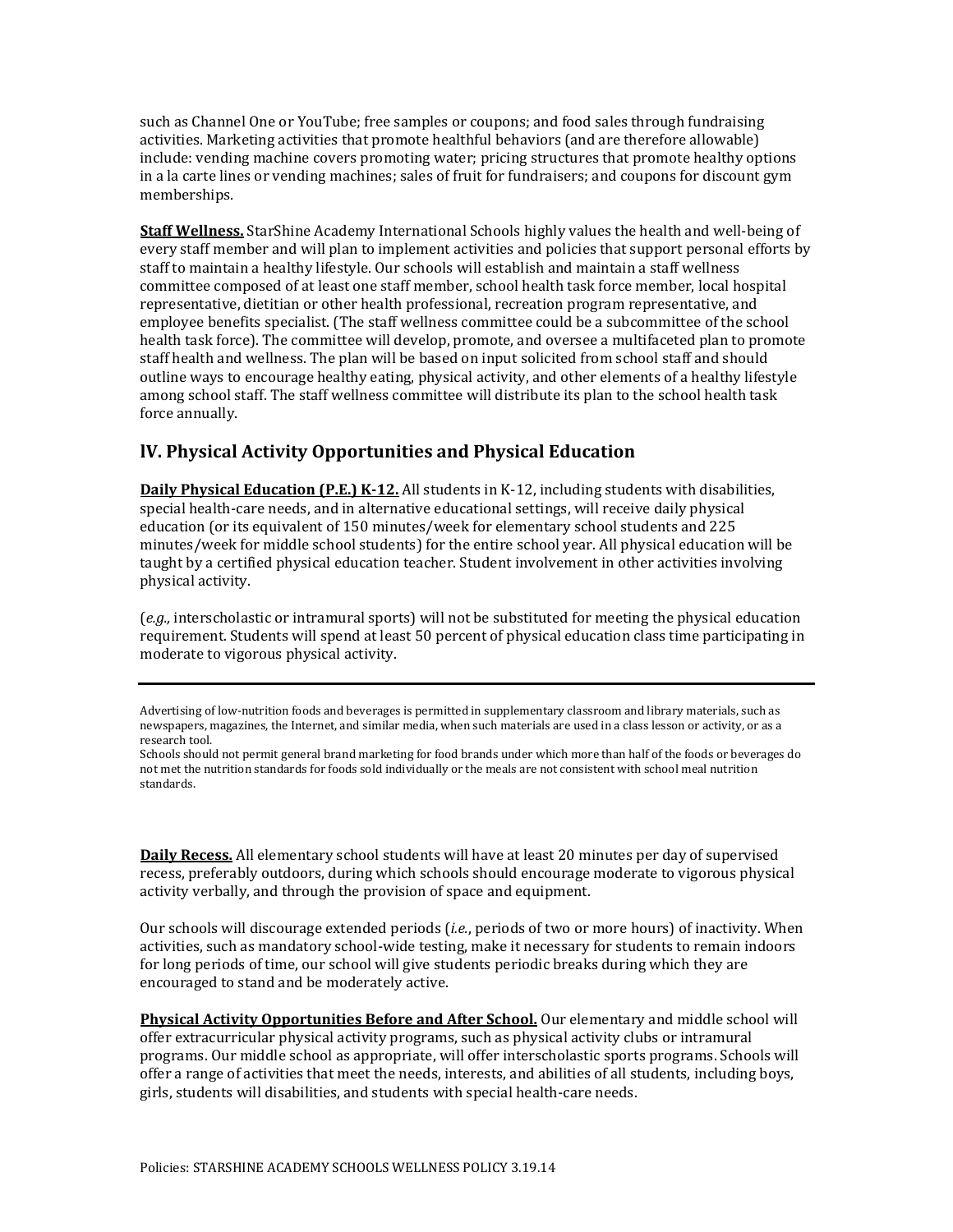After-school child care and enrichment programs will provide and encourage – verbally and through the provision of space, equipment, and activities – daily periods of moderate to vigorous physical activity for all participants.

**Physical Activity and Punishment.** Teachers and other school and community personnel will not use physical activity (*e.g*., running laps, push-ups) or withhold opportunities for physical activity (*e.g*., recess, physical education) as punishment.

**Safe Routes to School.** The school will assess and, if necessary and to the extent possible, make needed improvements to make it safer and easier for students to walk and bike to school. When appropriate, the school will work together with the local public works, public safety, and/or police departments in those efforts. The school will explore the availability of federal "safe routes to school" funds, administered by the state department of transportation, to finance such improvements. The school will encourage students to use public transportation when available an appropriate for travel to school, and will work with the local transit agency to provide transit passes for students.

**Use of School Facilities Outside of School Hours.** School spaces and facilities should be available to students, staff, and community members before, during, and after the school day, on weekends, and during school vacations. These spaces and facilities also should be available to community agencies and organizations offering physical activity and nutrition programs. School policies concerning safety will apply at all times.

#### **V. Monitoring and Policy Review**

**Monitoring.** The principal or designee will ensure compliance with established school-wide nutrition and physical activity wellness policies. In our school, the principal or designee will ensure compliance with those policies in his/her school and will report on the school's compliance to the school governing board.

School food service staff, at the school, will ensure compliance with nutrition policies within school food service areas and will report on this matter to the school principal. In addition, the school will report on the most recent USDA School Meals Initiative (SMI) review findings and any resulting changes. If the school has not received a SMI review from the state agency within the past five years, the school will request from the state agency that a SMI review be scheduled as soon as possible.

The principal or designee will develop a summary report every year on school-wide compliance with the school's established nutrition and physical activity wellness policies, based on input from school and school community members. That report will be provided to the school board and also distributed to all school health task force, parent/teacher organization, school principal, and school health services personnel.

**Policy Review.** To help with the initial development of the school's wellness policies, our schools will conduct a baseline assessment of the school's existing nutrition and physical activity environments and policies.The results of those school assessments will be compiled at the school level to identify and prioritize needs.

Assessments will be repeated annually to help review policy compliance, assess progress, and determine areas in need of improvement. As part of that review, the schools will review our nutrition and physical activity policies; provision of an environment that supports healthy eating and physical activity; and nutrition and physical education policies and program elements. The schools will, as necessary, revise the wellness policies and develop work plans to facilitate their implementation.

The policies listed above are adopted by StarShine Academy, a public charter school, effective May 23, 2011.